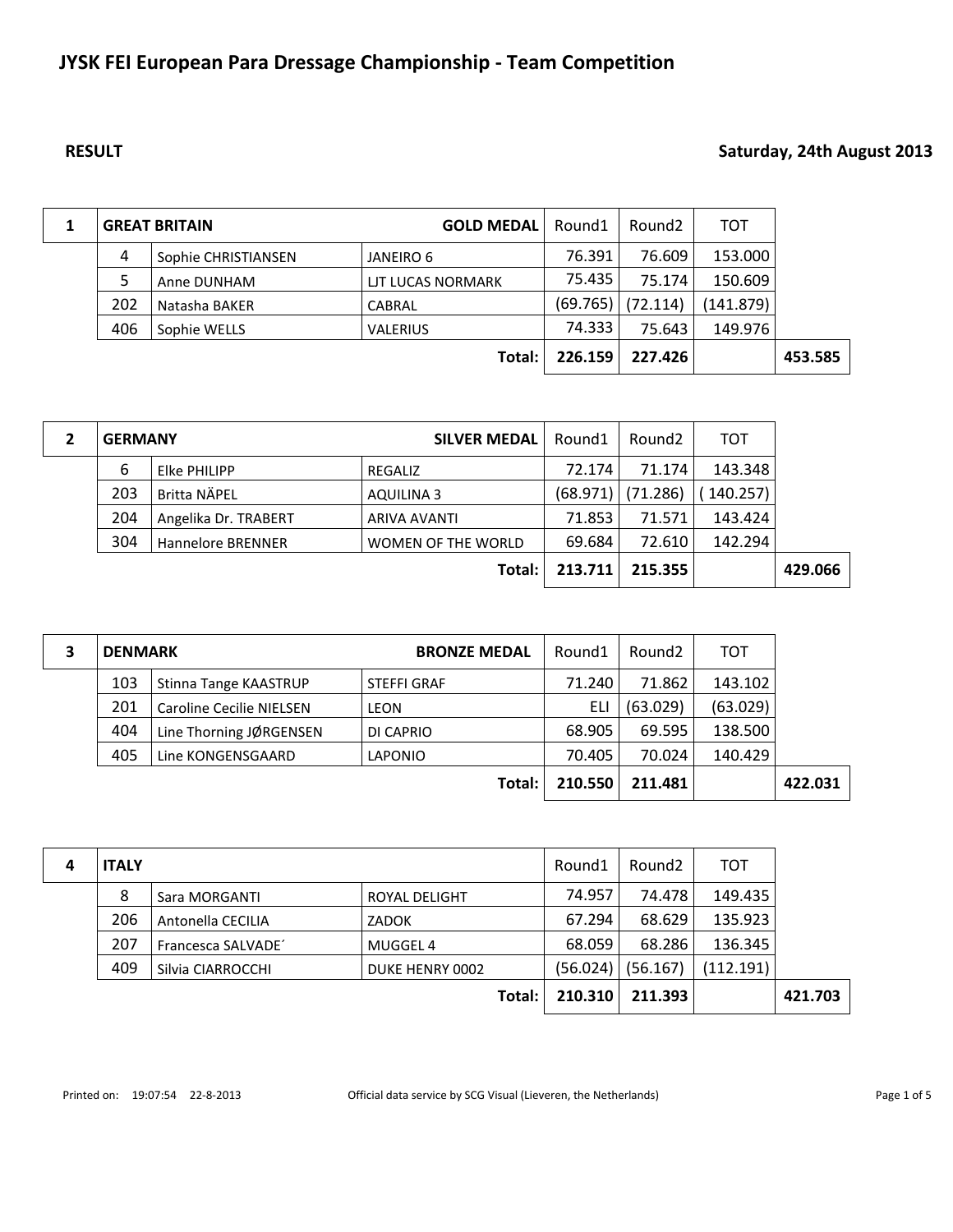# **JYSK FEI European Para Dressage Championship - Team Competition**

## **RESULT Saturday, 24th August 2013**

|     | <b>NETHERLANDS</b>  |                    | Round1   | Round2   | тот       |         |
|-----|---------------------|--------------------|----------|----------|-----------|---------|
| 108 | Nicole DEN DULK     | <b>FIFTY FIFTY</b> | (67.240) | (68.069) | (135.309) |         |
| 208 | Demi VERMEULEN      | <b>VANESS</b>      | 68.176   | 68.400   | 136.576   |         |
| 306 | Sanne VOETS         | <b>VEDET PB</b>    | 70.974   | 71.927   | 142.901   |         |
| 411 | <b>Frank HOSMAR</b> | <b>ALPHAVILLE</b>  | 67.714   | 71.810   | 139.524   |         |
|     |                     | Total:             | 206.864  | 212.137  |           | 419.001 |

| 6 | <b>BELGIUM</b> |                      |                      | Round1   | Round <sub>2</sub> | тот      |         |
|---|----------------|----------------------|----------------------|----------|--------------------|----------|---------|
|   |                | Eveline VAN LOOVEREN | EXELENT              | (63.043) | (66.739)           | (129.782 |         |
|   | 101            | <b>Jose LORQUET</b>  | FLY OVER 0009        | 68.040   | 69.621             | 137.661  |         |
|   | 401            | Michele GEORGE       | SAGANNE              | 70.500   | 67.952             | 138.452  |         |
|   | 402            | Ciska VERMEULEN      | <b>WHOONEY TUNES</b> | 69.119   | 69.643             | 138.762  |         |
|   |                |                      | Total:               | 207.659  | 207.216            |          | 414.875 |

| <b>FRANCE</b> |                         |                 |          | Round <sub>2</sub> | тот       |         |
|---------------|-------------------------|-----------------|----------|--------------------|-----------|---------|
| 3             | <b>Thibault STOCLIN</b> | <b>NICE GUY</b> | (63.783) | (63.826)           | (127.609) |         |
| 105           | Anne Frederique ROYON   | <b>J'ADORE</b>  | 68.520   | 68.414             | 136.934   |         |
| 301           | Samuel CATEL            | <b>SABLE</b>    | 66.026   | 64.463             | 130.489   |         |
| 302           | <b>José LETARTRE</b>    | <b>WARINA</b>   | 69.184   | 69.683             | 138.867   |         |
|               |                         | Total:          | 203.730  | 202.560            |           | 406.290 |

| 8 | <b>AUSTRIA</b> |                         |                          |          | Round <sub>2</sub> | тот       |         |
|---|----------------|-------------------------|--------------------------|----------|--------------------|-----------|---------|
|   | 100            | Pepo PUCH               | <b>FINE FEELING S</b>    | 75.400   | 76.138             | 151.538   |         |
|   | 200            | <b>Thomas HALLER</b>    | <b>HALLER'S DIORELLA</b> | (62.706) | (62.800)           | (125.506) |         |
|   | 300            | <b>Bernd BRUGGER</b>    | <b>DENIGO</b>            | 62.132   | 66.244             | 128.376   |         |
|   | 400            | <b>Jutta RUS-MACHAN</b> | PRADA                    | 64.071   | 61.929             | 126.000   |         |
|   |                |                         | Total:                   | 201.603  | 204.311            |           | 405.914 |